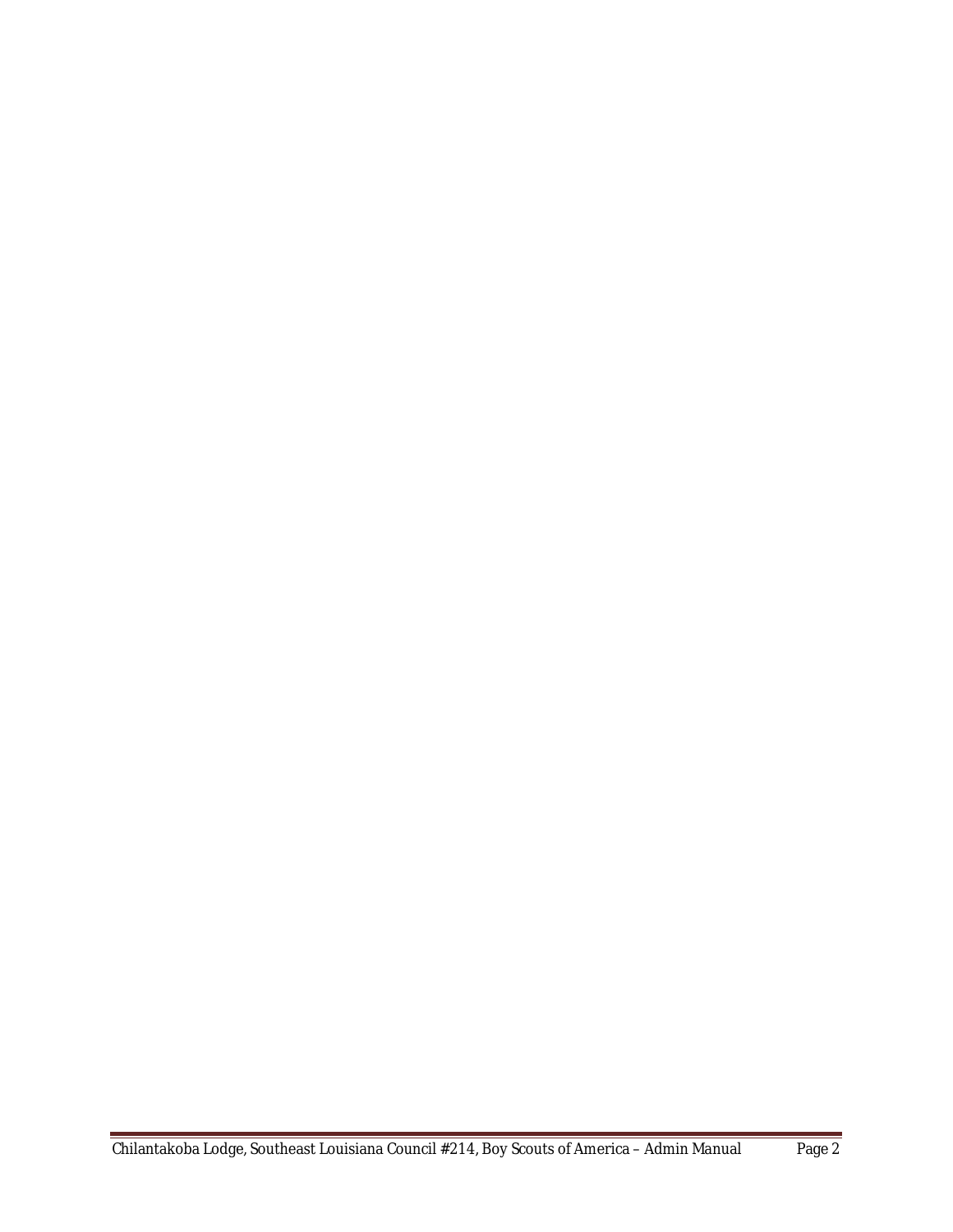# **CHILANTAKOBA LODGE, SOUTHEAST LOUISIANA COUNCIL #214 BOY SCOUTS OF AMERICA**

Administrative Manual (Effective October 18, 2009)

### **Article I.** CHAPTERS

- **Section 1.** Chapter Elections shall be held within thirty (30) days of Lodge elections and results reported to the Lodge Secretary immediately. If a Chapter fails to hold an election for the office of Chapter Chief in the time allotted, the Lodge Chief, in consultation with the Lodge Adviser, may fill the vacant office with a member of that Chapter.
- **Section 2.** If a vacancy occurs in the office of Chapter Chief, the Lodge Chief, in consultation with the Lodge Adviser and the Chapter Adviser, will fill the vacant office until an election can be held by the Chapter for the position. A special election will be called for the position if the amount of time between the departure of the Chapter Chief and the next regularly scheduled election exceeds 120 days
- **Section 3.** Chapters may assess its members for chapter functions in the amount necessary to carry out that activity. The Chapter shall maintain accurate records of receipts and expenditures in such cases and submit copies upon request to the Lodge Chief, Lodge Adviser, and Staff Adviser. A report must be given on the activity at the Lodge Executive Committee meeting immediately following the activity.
- **Section 4.** Chapters shall not charge dues; however, a Chapter is allowed two (2) fundraising projects per Lodge year. The Chapter fundraising project must follow the normal procedure for fundraising, utilizing a "Unit Money Earning Application." All fundraising projects must be approved by the Lodge Chief, Lodge Adviser, and Staff Adviser. Funds raised by Chapter Fundraisers will be held in the Chapter's name in the lodge account. Chapters may request their earned funds by submitting a Chapter Funds Request form to the Lodge Chief. The requested funds will be released if the Chapter Funds Request is approved by the Lodge Chief and the Lodge Adviser.
- **Section 5.** Individual Chapters are responsible for conducting Order of the Arrow unit elections. The Chapter Chief, or his appointee, must complete and submit Unit Election reports to the Lodge Elections Chairman in a timely manner. All unit elections must be conducted in accordance with the *Order of the Arrow Guide for Officers and Advisers* and the *Order of the Arrow* handbook.

#### **Article II.** LODGE ELECTIONS

- **Section 1.** Lodge elections shall be supervised by an Elections Committee. The Elections Committee shall act in accordance with the rules outlined in this Manual.
- **Section 2.** In order to qualify as a candidate for any Lodge Office, the member must:

**Clause A.** Be currently registered in Scouting, in the council that charters the lodge.

**Clause B.** Be a member in good standing in the Lodge

**Clause C.** Be younger than 21 for the entire term of office.

- **Section 3.** A candidate may only file candidacy for one elected office
- **Section 4.** If no applications are filed for an elected position that position shall be considered vacant.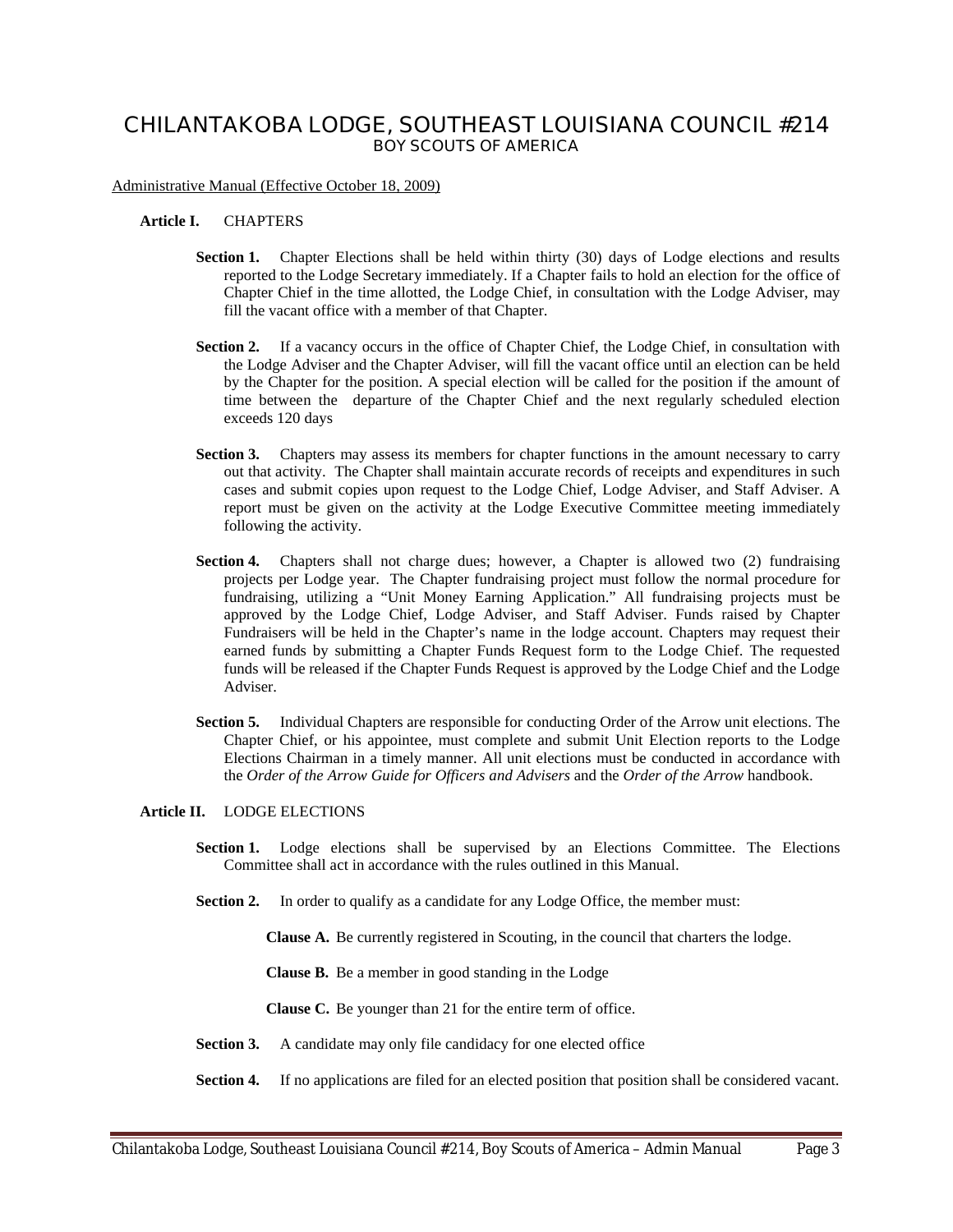- Section 5. A deadline will be set by the Elections Committee for receipt of all candidacies applications. Any application received after this time will be subject to refusal by the committee.
- **Section 6.** If an emergency prevents scheduled elections, a special Lodge meeting shall be called at the earliest available time after fifteen (15) days notice to all members. The elected officers shall continue to function until their successors have taken office, all other provisions of this Administrative Manual notwithstanding.

#### **Article III.** THE ELECTIONS COMMITTEE

#### **Section 1.** MEMBERSHIP

- **Clause A.** An Elections Committee shall be appointed by the Lodge Chief by the first of the month preceding the month in which the Lodge Elections are to be held each year.
- **Clause B.** The membership of this committee shall be three (3) Lodge voting members, the Lodge Adviser, and one (1) other adviser appointed by the Lodge Adviser. The Lodge Chief shall designate one voting member of this committee the Committee Chairman.
- **Clause C.** The Lodge Chief shall name three additional members to the Elections Committee as alternates who shall only serve on the committee in the event of a vacancy or recusion. These alternates shall be named as the first, second and third alternates and shall succeed in that order.
- **Clause D.** No member appointed to this committee shall be allowed to file candidacy for an elected Lodge Office.

#### **Section 2.** ROLE

**Clause A.** It shall be the responsibility of this committee to:

- 1. Provide each member of this Lodge who meets the candidacy requirements as stated in Article II, Section 2 with the opportunity to register his candidacy for office.
- 2. Review all candidacy applications to determine their eligibility.
- 3. Supervise the actual election in accordance with this Lodge Administration Manual.
- 4. Determine a deadline for receipt of all candidacies applications.
- **Clause B.** The members of the Lodge shall be notified of the committee's deadline for receipt of all candidacies applications at least two weeks prior to the scheduled elections.

**Clause C.** In reviewing each candidates eligibility to seek office, the committee shall ensure the candidate is:

- 1. Under the age of 21 for the duration of his term.
- 2. Aware of his duties, and has the capacity to perform them.

**Clause D.** The committee shall be empowered to deny candidacy if the following procedures are met:

- 1. The candidate is not aware of his duties and does not understand his duties by the time of the election.
- 2. The candidate demonstrates poor ethical and unscoutlike behavior at any time during the event or previous Scouting events.
- 3. The candidate will not be under the age of twenty-one for the duration of the term.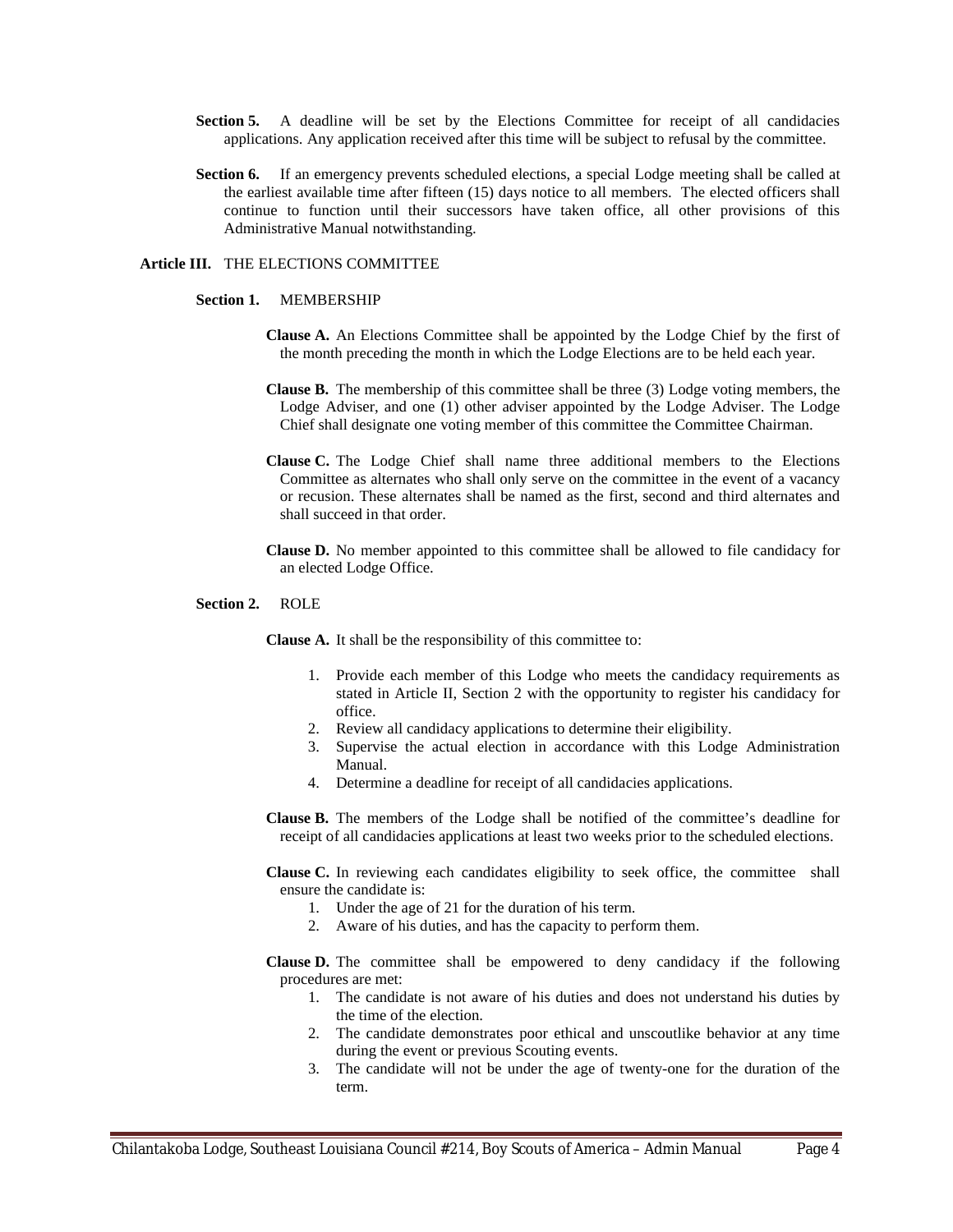- **Clause E.** The decision to deny candidacy must be unanimous by the committee. If one committee member has a vested interest, he must recuse himself from the process for the time being, or must be recused by a decision from the lodge adviser. The first alternate to the Committee shall vote in place of the recused member. If more than one committee member is recused, the additional alternates shall vote on this matter; this shall be done in the alternate line of succession.
- **Clause F.** Once denied the privilege of seeking office, the candidate will be immediately informed and the committee must meet with the former candidate to discuss the reasons he was denied. This meeting must be conducted in an expeditious manner so that the former candidate has time to appeal to the Lodge Advisor, if necessary. If the Lodge Adviser has a vested interest, the Staff Adviser shall make the decision.

#### **Article IV.** ELECTION PROCEDURES

- **Section 1.** The election shall be held no earlier than 11:30AM on the Saturday of the Lodge Fellowship.
- **Section 2.** The officers of this Lodge shall be elected by individual Chapter caucus with each chapter having a maximum of ten (10) votes, for each office on all ballots. The designated youth representative must cast the chapter's votes in proportion (in whole votes, not fractions) to the poll of the voting members of his Chapter present at the election. The election will be held at the annual Fellowship each year.
- **Section 3.** The designated youth representative shall be the Chapter Chief.
	- **Clause A.** If a Chapter Chief is absent and has not notified the Elections Chairman of a proxy, the present Chapter members shall select a representative to cast the Chapter's votes
- **Section 4.** There will be no nominations from the floor at any time during the election procedure.
- **Section 5.** The election shall be run by the committee chairman according to the following procedure:
	- **Clause A.** All adults will be escorted from the area of the caucuses, with the exception of the Advisers to the elections committee.
	- **Clause B.** Chapters shall caucus individually within the designated caucus location.
	- **Clause C.** The election of officers shall occur in the following order: Lodge Chief, Vice Chief of Administration, Vice Chief of Program, Secretary and Treasurer.
	- **Clause D.** Each candidate shall give a two (2) minute speech concerning his ambitions to serve in his selected office, his qualifications and how he will improve the lodge in carrying out his duties.
		- 1. If a candidate is unable to attend the election, he is required to submit a speech to the Elections Chairman. The chairman shall read the speech at the appropriate time during the election.
	- **Clause E.** After the speeches are completed, a period of question and answer will ensue, in which each chapter will formulate one (1) question, and submit the written question to the chairman. The chairman will then read three (3) of the questions. Each candidate shall be given 30 seconds to respond.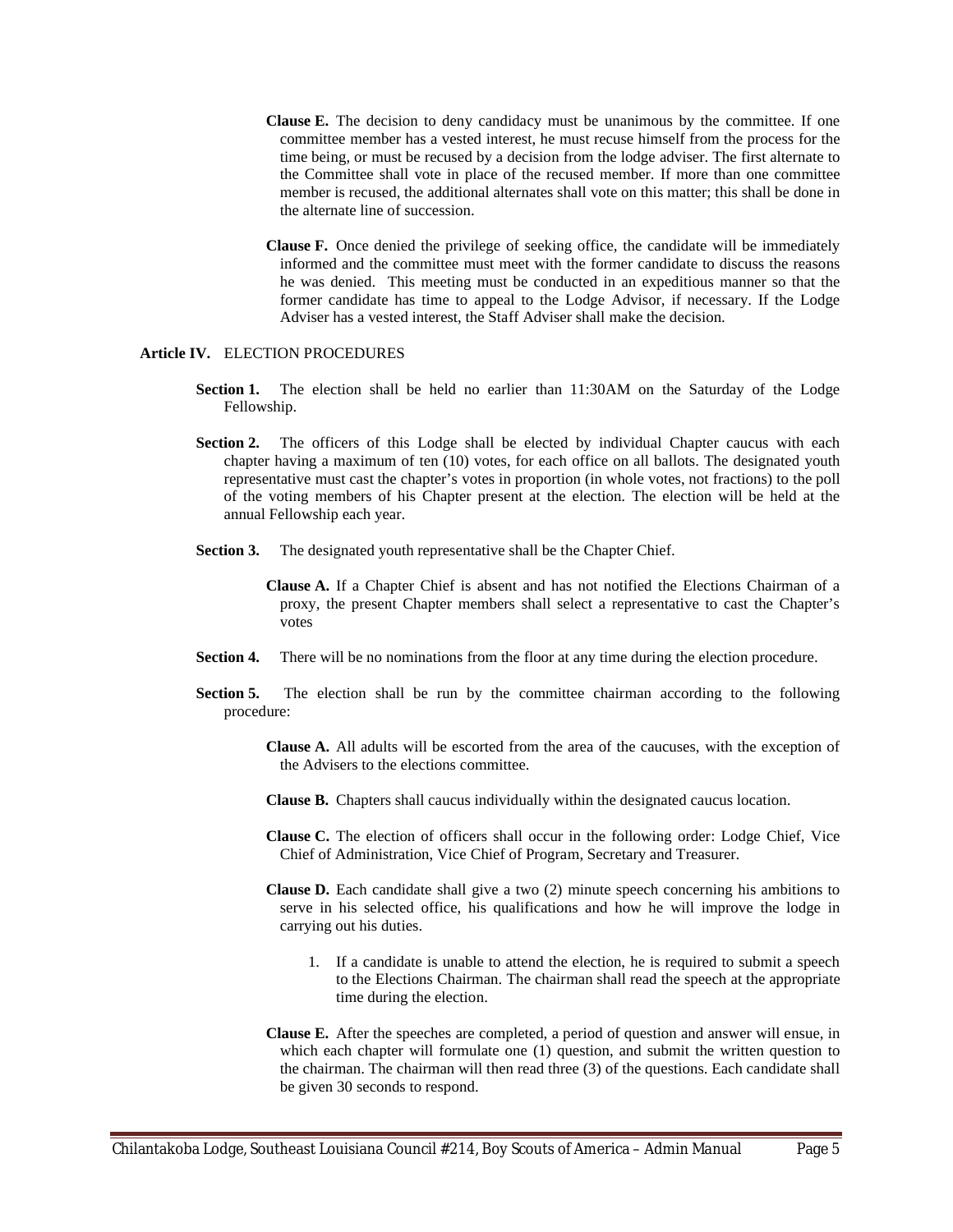- 1. If one candidate is not present, it shall be at the discretion of other candidates for that specific office as to whether questions shall be asked of them.
- **Clause F.** At the conclusion of the question and answer period, the candidates for office shall be escorted from the room in which the election is taking place. Chapters shall now caucus and vote. The representative of each chapter shall submit the chapter's vote to the elections chairman. The vote will be counted by the Elections Chairman while being witnessed by the members of the elections committee.
- **Clause G.** A simple majority shall be required for election to office. If no majority is reached, the following procedure shall be followed:
	- 1. Candidates will return to the caucus room and the issue shall be explained to the candidates and caucuses. If there are more than two candidates, the two candidates with the greatest number of votes shall continue in the election. Two (2) more questions shall be asked, and 30 seconds given for each candidate to respond. At which point, the election continues in accordance with Article IV, Section 5, clause F.
- **Clause H.** The elected officer shall be announced and congratulated. At which point he shall return to the location of his chapter's caucus.
- **Clause I.** At the conclusion of each election, the Elections Chairman (or his designee) shall announce to the adult members that "We have a (officer title), (Name of newly elected officer)."

# **Article V.** LODGE OFFICERS

**Section 1.** The officers of this lodge shall be:

- 1. Lodge Chief
- 2. Lodge Vice Chief of Administration
- 3. Lodge Vice Chief of Programs
- 4. Lodge Secretary
- 5. Lodge Treasurer
- **Section 2.** The duties of the lodge officers shall be:
	- **Clause A.** The **Lodge Chief** shall preside at all Lodge meetings and functions. He shall call and preside over meetings of the Executive Committee. The Lodge Chief has the overall responsibility for the operation of the Lodge, and the timely submission of all reports. He prepares and presents the *Lodge Planbook* for Executive Committee approval by its second meeting each year. He works closely with the lodge adviser and establishes, with his Executive Committee, annual goals and objectives for the lodge, including attainment of quality lodge recognition. He may appoint any Standing and Ad hoc committees and their chairman, as he may deem necessary, in addition to those enumerated in the Rules, in accordance with Article VI of this Manual. The Lodge Chief shall serve as an ex-officio member of all Lodge Committees. He may assign/delegate additional duties to Lodge Officers and Committee Chairmen as he may deem necessary. He serves as the lodge's representative at all section, region and national events. The Lodge Chief is responsible for planning and carrying out the Lodge Banquet succeeding the end of his term, with the assistance of the host chapter.
	- **Clause B.** The **Lodge Vice Chief of Administration** is responsible for the lodge's overall administration. He is directly responsible to the Lodge Chief. The Vice Chief of Administration shall establish the following operating committees: Brotherhood, OA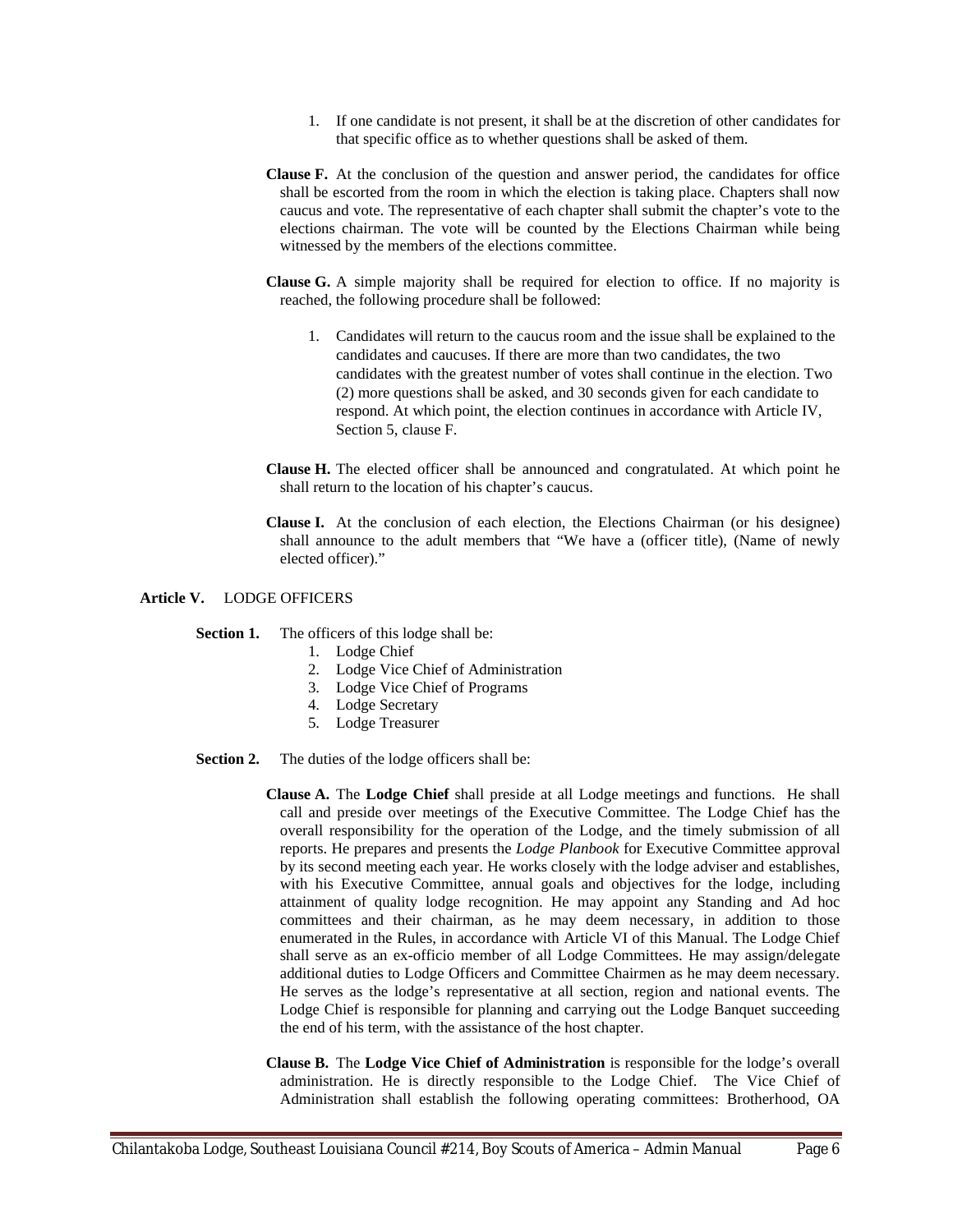Mentoring and Training. He is authorized to appoint such additional operating committees as he may deem necessary to assist him in completion of his duties, in accordance with Article VI of this Manual. In the absence of the Lodge Chief, at official Order of the Arrow functions, he performs the duties of the Lodge Chief.

**Clause C.** The **Lodge Vice Chief of Programs** is responsible for the planning and execution of all official lodge functions, save those under the purview of the Lodge Vice Chief of Administration, and the lodge's participation in any sectional or national Order of the Arrow events. He is directly responsible to the Lodge Chief. He shall establish the following operating committees: Ceremonies, Indian Affairs, and Service. The Lodge Vice Chief of Programs is responsible for appointing the Chairmen of the lodge's events and functions. He is authorized to appoint such operating committees as he may deem necessary to assist him in the completion of his duties, in accordance with Article VI of this Manual.

# **Clause D.** The **Lodge Secretary** shall:

- 1. Keep minutes of the proceedings at all Lodge Executive Committee meetings. He shall submit the minutes for approval and review at the following Lodge Executive Committee meeting.
- 2. Maintain an accurate, up-to-date summary of the Lodge activities during his tenure. After approval by the Lodge Executive Committee, the summary is to become a permanent part of the Lodge's historical record.
- 3. Provide notices of Lodge activities to all active members at least one month prior.
- 4. Establish the Publications operating committee. He shall handle all publications and correspondence of the Lodge and mail all publications and notices required or permitted to be mailed to the membership by this Manual.
- 5. Maintain a file containing copies of the Rules, minutes, correspondence, publications, financial reports, and a roster of the Lodge, which shall be available for inspection. Any active member of the Lodge has the right to inspect and copy the Rules, minutes, publications, and financial reports.
- 6. Maintain a roster of the Lodge membership and keep the records up to date. He shall provide each chapter an updated dues roster quarterly. He shall annually provide each active member with an Order of the Arrow membership card.
- 7. Verify the current registration of each member at the time of membership renewal.
- **Clause E.** The **Lodge Treasurer** shall keep records of all receipts, expenditures, and other financial transactions of the Lodge. He shall serve as Chairman of the Lodge Finance committee. He shall acquire a financial statement from the Lodge Staff Adviser before every meeting of the Lodge Executive Committee and give a report on the current status of the Lodge account. The Lodge Treasurer is responsible for a financial committee meeting to plan the Lodge operating budget by the second Lodge Executive Committee meeting of the year. The Lodge operating budget must be submitted to the Lodge Executive Committee for approval. The Lodge Treasurer is responsible for the operation of the Lodge Trading Post at all lodge functions. He shall maintain a correct inventory of trading post items for sale at lodge activities. He shall be responsible for an accurate accounting of this material and be prepared to render a report on its status at each Executive Committee Meeting.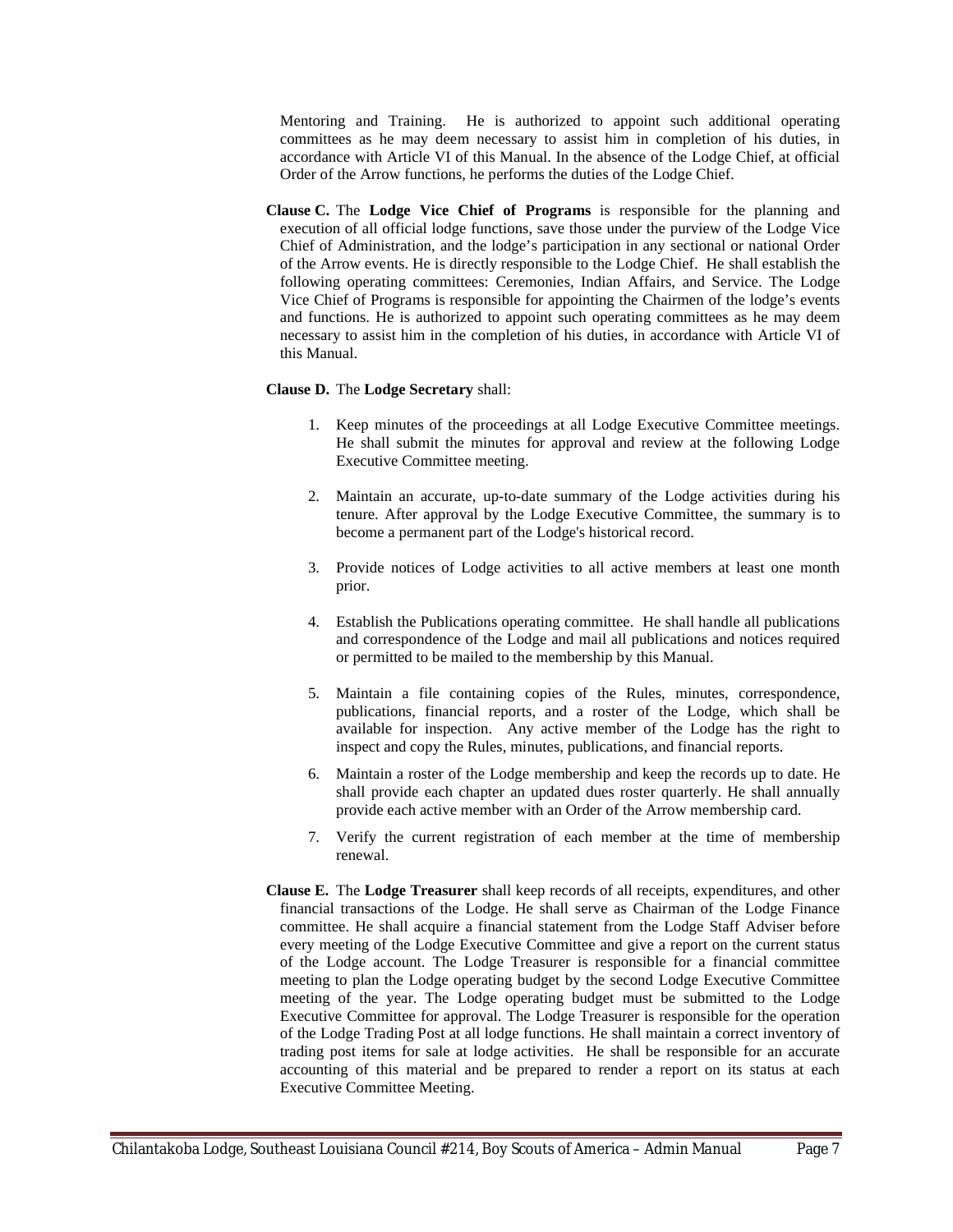- **Section 3.** All Lodge Officers shall submit a detailed plan for carrying out his duties to the Executive Committee by the second Executive Committee meeting of their term.
- **Section 4.** If, at any time, there is a problem or conflict between an Officer and his Adviser that the respective Officer and his Adviser do not feel they can resolve, either of them can request a conference with the Lodge Chief, Lodge Adviser, Lodge Staff Adviser, or when necessary the Scout Executive. This conference shall be kept CONFIDENTIAL and action will be taken to the EXTENT NECESSARY to solve the problem or conflict of ideas.

## **Article VI.** LODGE COMMITTEES

- **Section 1.** Types and Roles of Committees
	- **Clause A.** This lodge shall have provisions for three types of committees, in addition to chapter committees. They are:

Standing Committees Operating Committees Ad hoc Committees

- **Clause B.** The Lodge Standing Committees are the Awards Committee and the Chapter Operations Committee. Standing Committees are under the direct supervision of the Lodge Chief. The committee's Chairman is appointed by the Lodge Chief in consultation with the Lodge Adviser, and is to be approved by the Lodge Executive Committee. The Lodge Chief determines the Chairman's tenure of office.
- **Clause C.** Operating Committees shall be appointed by each Vice Chief in order to complete the tasks delegated to him by this Manual or by the Lodge Chief. The chairmen are appointed by the respective lodge vice chief, in consultation with the Lodge Chief and the Lodge Adviser, but must be approved by the Lodge Executive Committee.
- **Clause D.** Ad hoc Committees are established as the Lodge Chief deems necessary. These committees are designed to solve a specific problem and the committee expires when its task is completed. Chairmen are appointed by the Lodge Chief in consultation with the Lodge Adviser, with the approval of the Lodge Executive Committee. In cases of emergency, or when time is critical, ad hoc committees and their chairman need not be approved by the Lodge Executive Committee.
- **Section 2.** Duties of Lodge Committee Chairmen
	- **Clause A.** The **Event Chairmen** are responsible for leading their assigned events' committee in the planning, promotion and execution of their events. Event Chairmen are directly responsible to the Lodge Vice Chief of Programs. The traditional event chairmanships include: Ordeal, Fellowship, NOAC, and Family Fun Day. Additional event chairmanships may be appointed as the Lodge Vice Chief of Programs deems necessary.
	- **Clause B.** The **Ceremonies Chairman** is responsible for all of the Lodge's ceremonies. He manages all ceremonies, including Pre-Ordeal, Ordeal, and Brotherhood. The Ceremonies Chairman assures that ceremonies are conducted with honor and dignity. He supervises all ceremonies by working with the appropriate chairman or Chapter. He is responsible for keeping accurate records of ceremonial team members and shall report this information to the Lodge Secretary for the official lodge records. The Ceremonies Chairman is directly responsible to the Lodge Vice Chief of Programs.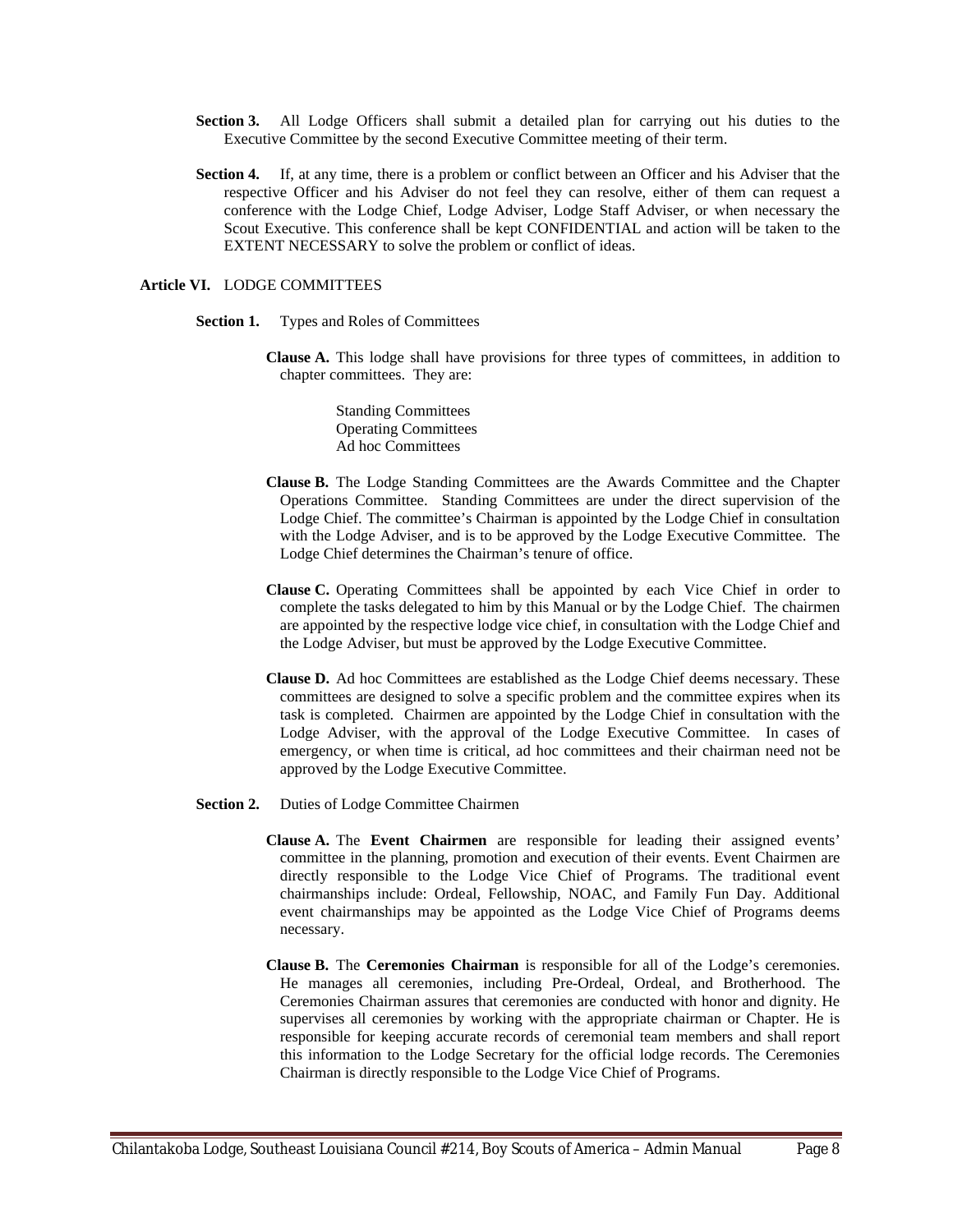- **Clause C.** The **Indian Affairs Chairman** is responsible for the lodge's dance and drum team. The Indian Affairs Chairman assures that the lodge's dance and drum team's performances are conducted culturally correctly with honor and dignity. He is responsible for keeping accurate records of dance and drum team members and shall report this information to the Lodge Secretary for the official lodge records. The Indian Affairs Chairman is directly responsible to the Lodge Vice Chief of Programs.
- **Clause D.** The **Service Chairman** is responsible for all service projects and makes certain that necessary materials are available. He shall identify and support new ways for the lodge to provide additional and effective service to the units, districts, council and the community. The Service Chairman is directly responsible to the Lodge Vice Chief of Programs.
- **Clause E.** The **Training Chairman** is responsible for the orientation and training of new members. He shall conduct Training sessions for the Lodge and Chapter officers. The Training Chairman shall manage the Elangomat Program to assure recruitment and training of sufficient Elangomats to lead Ordeal candidates. The Training Chairman is directly responsible to the Lodge Vice Chief of Administration. The Training Chairman is responsible for planning and conducting the Lodge Leadership Development succeeding the end of his term.
- **Clause F.** The **Brotherhood Chairman** is responsible for the promotion of the brotherhood. He works to ensure that eligible members of the lodge attain the brotherhood honor. The Brotherhood Chairman works with the Ceremonies Chairman to efficiently maximize the number of opportunities Arrowmen have to seal their membership in the Order of the Arrow. The Brotherhood Chairman is directly responsible to the Lodge Vice Chief of Administration.
- **Clause G.** The **OA Mentoring Chairman** is responsible for administering the Order of the Arrow Mentoring Program, with local council and district committee support and approval. The OA Mentoring Program's purpose is to identify and assist urban and rural Scout troops whose camping and advancement programs are below standard. The OA Mentoring Chairman is directly responsible to the Lodge Vice Chief of Administration.
- **Clause H.** The **Chapter Operations Chairman** is responsible for helping Chapters succeed. He works closely with the chapter chiefs to ensure they are completing their assigned duties within the chapters and that the chapters are active and providing quality programs. He shall establish the following operating committees: Camping and Elections. He is directly responsible to the Lodge Chief.
- **Clause I.** The **Camping Chairman** is responsible for promoting camping in all of its forms: summer camp, hiking, year-round, and high adventure. The Chairman works with his committee to publish and update the "Where To Go Camping Guide," a resource for units to find good places to camp, each year. He shall develop and recommend to the Lodge new ways and methods of promoting unit camping, summer camp, high adventure camp, establishing new campsites and other camping activities. He is directly responsible to the Chapter Operations Chairman.
- **Clause J.** The **Elections Chairman** is responsible for the promotion and facilitation of unit elections. He works with chapters to ensure every willing troop in the council has an annual OA unit election. The Elections Chairman works in concert with the Camping Chairman to effectively promote camp during the unit visits. The Elections Chairman is directly responsible to the Chapter Operations Chairman.
- **Clause K.** The **Publications Chairman** is responsible for developing, editing and publishing the Lodge Newsletter, *The Pelican's Beak*, minimally on a quarterly basis. He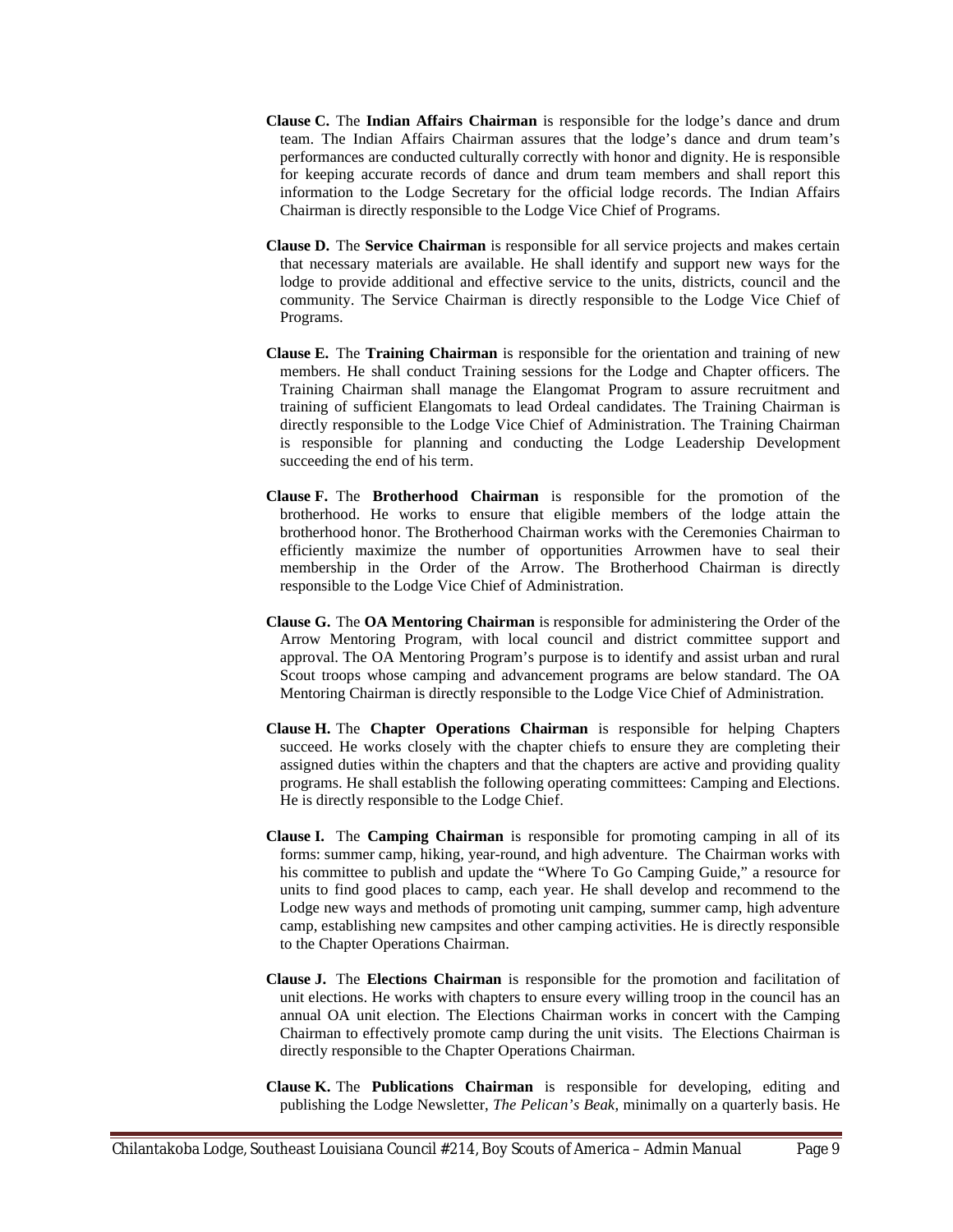shall maintain the lodge's website and email groups. He is directly responsible to the Lodge Secretary.

# **Article VII.** REPLACEMENT/REMOVAL OF A LODGE OFFICER

- **Section 1.** The power to remove an officer rests solely in the Scout Executive.
- **Section 2.** If a vacancy occurs in a Lodge office other than that of Lodge Chief, the office shall be filled by an appointment by the Lodge Chief with the approval of the Lodge Executive Committee.
- **Section 3.** If a vacancy occurs in the office of Lodge Chief, the Vice Chief of Administration shall perform the duties of the Lodge Chief until an election can be held by the Lodge for this position (as directed in Article V, Section 2, Clause B). The Lodge Executive Committee will call for a special election for the office of Lodge Chief if the amount of time between the removal of the Lodge Chief and the next regularly scheduled election exceeds 120 days. The special election shall be held in accordance with the election procedures described in this Manual.

#### **Article VIII.**FINANCES.

- Section 1. The Lodge Executive Committee may establish annual dues, which shall become due on January 1 each year and become delinquent after January 31 of that same year. Subsequent to January 31 a penalty fee of one (\$1.00) dollar shall be assessed in addition to the regular dues. This penalty shall apply to members who have been placed on inactive status and are eligible to return to active status as prescribed in the Rules (This does not include any other charges placed on the membership). Dues may be changed by a simple majority vote of the Lodge Executive Committee. Any changes made to the dues will take effect on January 1 of the following year. The Lodge membership must be notified of any changes by or on the Sunday of the Fall Fellowship. Thus any changes to the dues between the Sunday of the Fall Fellowship and January 1 of the immediately following year will not go into effect until January 1 of the next year.
- **Section 2.** Any active member of the Order of the Arrow transferring from another Lodge, only has to pay a one (\$1.00) dollar processing fee for dues paid status in this Lodge, provided the member can render proof of current membership from the former Lodge.
- **Section 3.** All expenses must be pre-approved by the Lodge Executive Committee for reimbursement. In order to request funds for a non-budgeted item, an Expense Reimbursement form must be completed and submitted to the Lodge Executive Committee. A Check Request form, with the signatures of the Lodge Chief, Lodge Adviser and Staff Adviser, must be submitted when requesting funds for budgeted items. Budgeted items are those items that have been approved by the Lodge Executive Committee in the budget.
	- **Clause A.** In the event of an emergency, the Lodge Chief, Lodge Adviser and Staff Adviser may determine that emergency spending is required and may approve an emergency expenditure of a maximum of \$500. The Lodge Chief must immediately notify the members of the Lodge Executive Committee of the emergency spending.

# **Article IX.** FUNCTIONS AND ACTIVITIES

- **Section 1.** The dates and locations of Lodge meetings and functions shall be determined by the Lodge Executive Committee.
- **Section 2.** Ordeals

**Clause A.** Ordeal candidates must be at the designated area when the Pre-Ordeal starts. No late arrivals will be accepted after the last Pre-Ordeal ceremony of the evening begins.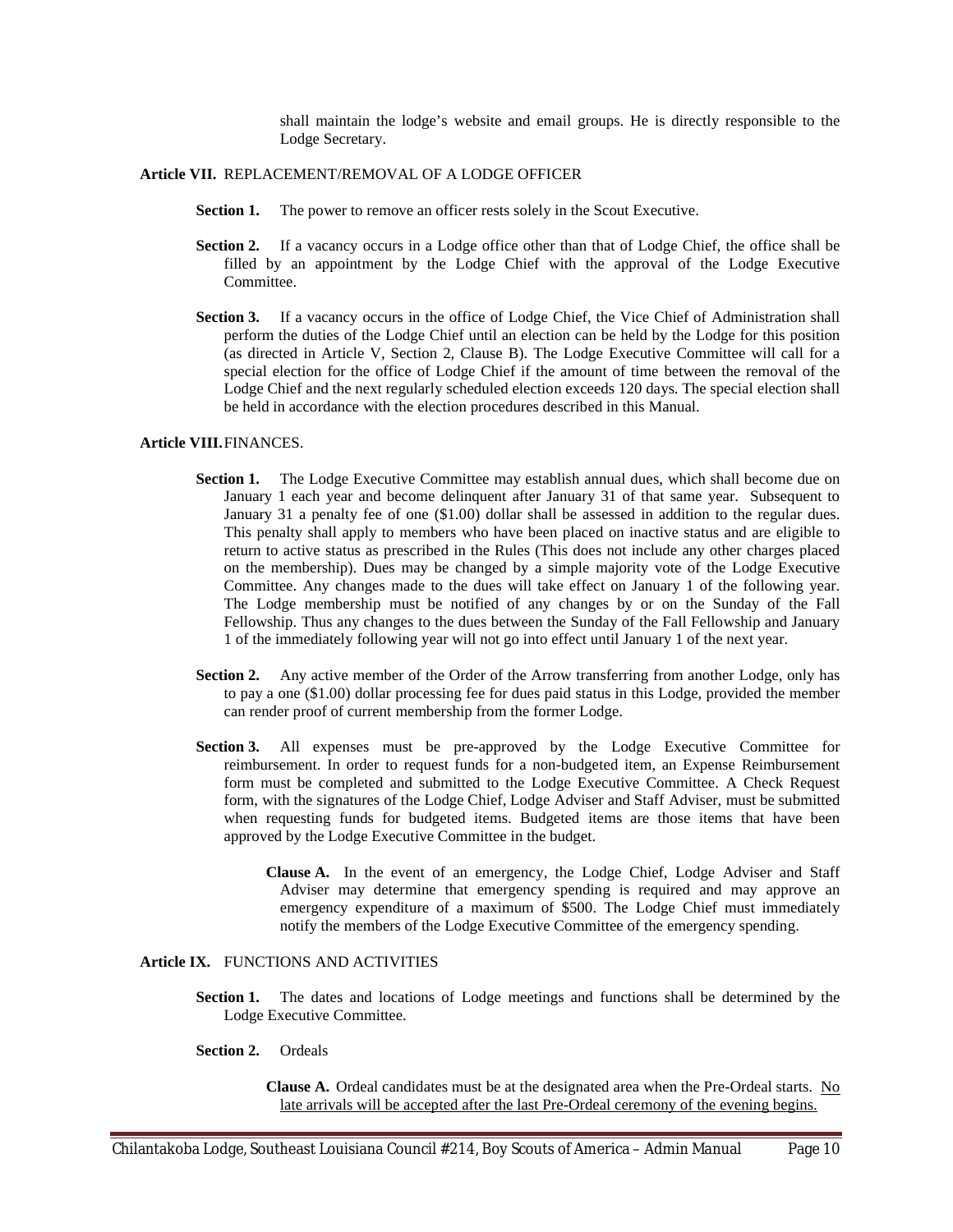- **Clause B.** The Elangomats and Advisers will conduct themselves in a manner in keeping with the principles and purpose of the Boy Scouts of America, the Order of the Arrow, and the Rules of Chilantakoba Lodge as specified by the Lodge Chief through the designated Ordeal Master.
- **Section 3.** The Lodge shall perform services requested of it by the Scout Executive, and shall seek to perform worthy services of its own devising.

#### **Article X.** LODGE HONOR NECKERCHIEF

- **Section 1.** The Chilantakoba Lodge Honor Neckerchief was created to:
	- **Clause A.** Honor and recognize Brotherhood and Vigil Honor Arrowmen who have given outstanding service to the lodge.
	- **Clause B.** Recognize those Arrowmen who demonstrate to their fellow Arrowmen that they memorialize in their everyday life the spirit of achievement as described in the policy and bylaws of the Order of the Arrow.
- **Section 2.** In order to be a candidate for the honor neckerchief, an Arrowman must:
	- **Clause A.** Be an active member of the Chilantakoba Lodge for at least two years and have achieved Brotherhood status.
	- **Clause B.** Be active in unit, district, chapter, council, and lodge activities.
	- **Clause C.** Live the Scout Oath and Law in your daily life, show Scouting spirit, and set the example as an Arrowman.
- **Section 3.** The committee that reviews Arrowmen's qualifications for this award is:
	- **Clause A.** An ad hoc committee composed of a chairman appointed by the Lodge Chief and an adviser appointed by the Lodge Adviser. Both the chairman and adviser must be past recipients of the Lodge Honor Neckerchief.
	- **Clause B.** The chairman selects his committee from those Arrowmen who are also past recipients of the Lodge Honor Neckerchief. The committee should not exceed five members plus the chairman.
	- **Clause C.** The committee reviews the service record of all active Arrowmen who meet the qualifications as listed under the guidelines above. The selection must be a unanimous decision. The Arrowmen selected are then approved by the Lodge Chief and the Lodge Adviser.
- **Section 4.** The Lodge Honor Neckerchief may be awarded three times per year, at the Spring and Fall Ordeals, and at the Annual Fellowship. There will be a maximum of 10 awarded each year and at least 50% must be awarded to youth.
- **Section 5.** As in other awards such as this Arrowmen qualify themselves through their actions, dedication, deeds, and work.
- **Section 6.** In the event an honor neckerchief has become unserviceable, the Arrowman shall submit a Neckerchief Replacement form to the Awards Chairman. After the Awards Chairman has verified the individual requesting replacement has received the honor neckerchief and the details of why it is unserviceable, he shall obtain Lodge Chief and Lodge Advisor concurrence on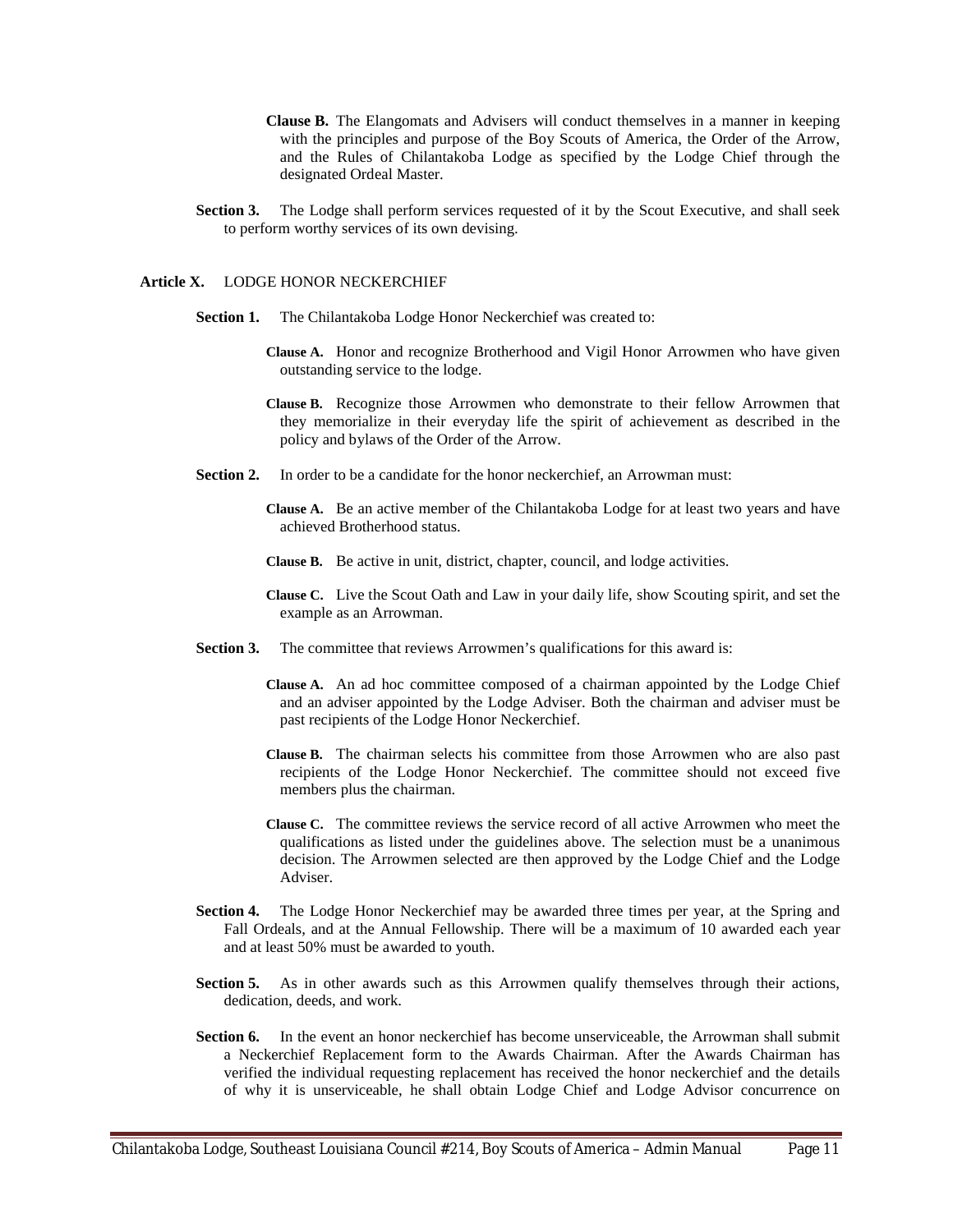replacement. At that point the Awards Chairman shall arrange to have the replacement neckerchief presented to the requesting individual.

#### **Article XI.** THE VIGIL HONOR

- **Section 1.** The Vigil Honor process shall be in accordance with the requirements in the current printing of the *Order of the Arrow Guide for Officers and Advisers* and shall be conducted in accordance with the following procedures.
- **Section 2.** The Vigil Honor Committee shall be established in the following manner:
	- **Clause A.** The Vigil Honor Committee (henceforth called the Committee) shall be composed of, at most, one representative from each Chapter, the Vigil Chairman, the Vigil Adviser and the Staff Adviser (Staff Adviser providing the Supreme Chief of the Fire requests his presence on the Awards Committee). The Lodge Adviser or an assistant Lodge Adviser who is a past recipient of the Vigil may attend the meeting if requested by the Vigil Adviser and approved by the Lodge Adviser.
	- **Clause B.** Chapter Chiefs, in consultation with the Chapter Adviser and the Vigil Chairman, shall submit the name of their representative – and an alternate – to the Vigil Chairman one month prior to the scheduled selection meeting. Chapter representatives shall be informed of the selection meeting's date, time and location, at least, three weeks prior to the meeting. In the event that the representative is unable to attend the meeting, the Vigil Chairman shall immediately contact the Chapter's alternate.
	- **Clause C.** If a Chapter does not have a Chapter Chief, the Vigil Chairman, in consultation with the Lodge Chief and Chapter Adviser, shall select the chapter's representative.
	- **Clause D.** Chapters are not required to have representation at the selection meeting but participation is strongly advised. A simple majority of Chapters must be represented in order for the selection process to occur. The Vigil Chairman shall not serve as a Chapter's representative.
	- **Clause E.** In the event a member of the Committee is eligible, or has a family member who is eligible, to be recognized with the Vigil Honor, he shall leave the room when it is time to discuss his, or his family member's qualifications. Every effort, however, should be made to select ineligible, yet knowledgeable Arrowmen to serve on the committee.
- **Section 3.** The Vigil Chairman shall only vote in the case of a tie by the voting members.
- **Section 4.** The following procedural steps will be used in the selection of Vigil youth candidates followed by Vigil adult candidates (The Chairman will announce the total number of new Vigil Members the Lodge can select and the youth/adult ratio):
	- 1. Reading of Names
	- 2. Discussion
	- 3. Voting
	- **Clause A. READING OF NAMES.** There will be NO DISCUSSION at this time. A list of eligible candidates shall be provided by the Lodge Secretary. All eligible Candidates' names will be read by the Chairman. As the names are read, Committee members shall say "Hold" for any eligible Brotherhood member they feel are qualified for further consideration. Names that are held will be discussed during the Discussion session. There is no limit to the number of names that can be held. The names of eligible youth shall be read first then adults, prior to the discussion of the eligible youth.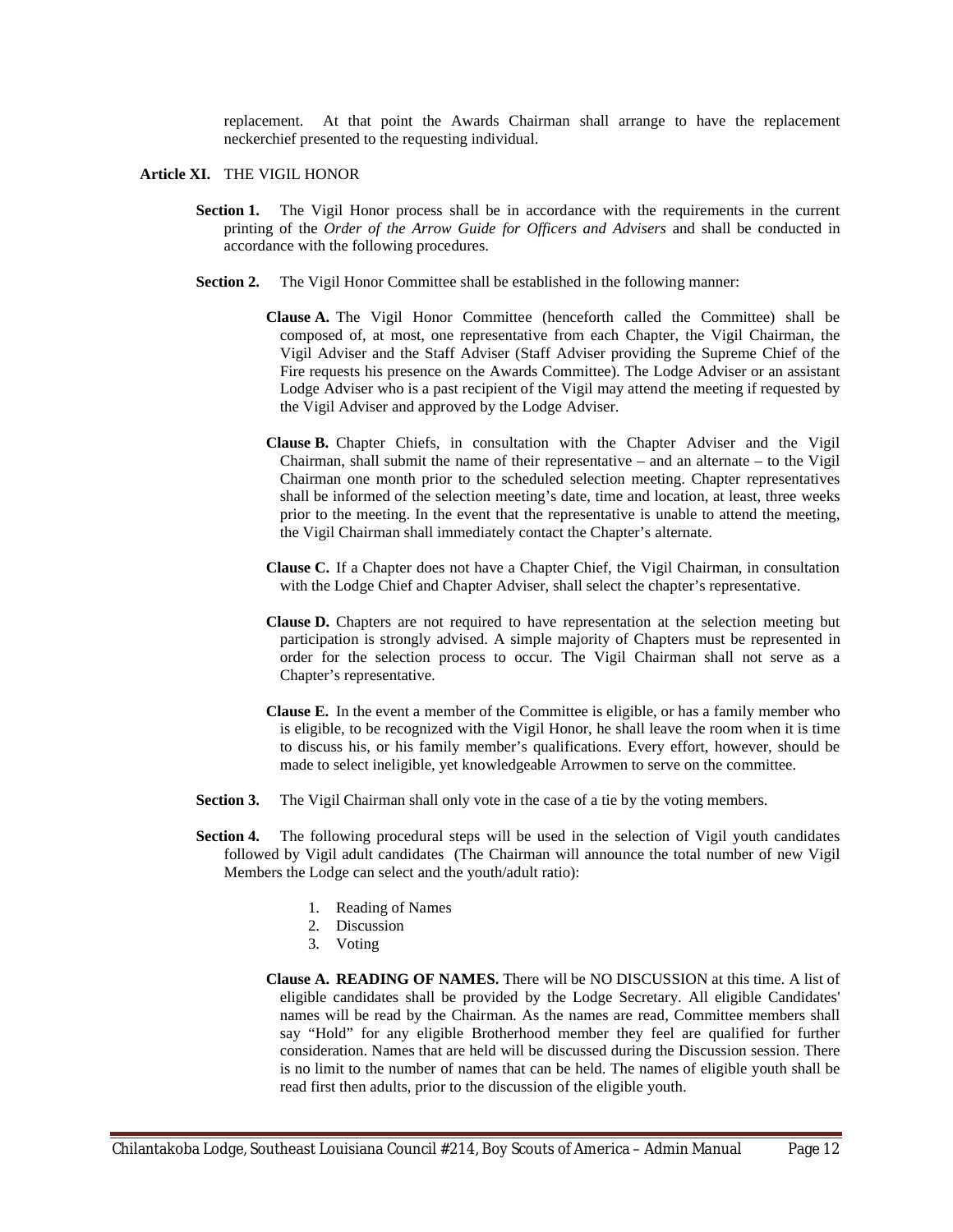**Clause B. DISCUSSION.** Upon completion of the reading of the names of qualified candidates, discussion will begin of each candidate whose name has been held. Members shall discuss the qualifications of each candidate whose name was held. Advisers shall not enter into the discussion unless asked for information about the candidate being discussed by the Chairman or a voting member of the committee.

After discussion of each candidate, the Chairman shall ask "Should the candidate be further considered?" If any voting member of the committee answers in the affirmative, the candidate's name shall remain on the list for further consideration. Otherwise, the candidate's name shall be removed and no longer considered.

**Clause C. VOTING.** Upon completion of the discussion, the Chairman shall reread the purpose of the Vigil Honor, as it is written in the Order of the Arrow handbook.

Voting will be done in phases until the list of candidates does not exceed the maximum number of candidates the lodge is allotted. All voting shall occur by secret ballot. Youth candidates shall be selected prior to voting on the adult candidates.

# **1. INITIAL & SECOND VOTING ROUNDS:**

During the initial voting phase, the Chairman shall read aloud the names of the youth candidates whose names have been held. Each candidate shall be voted upon individually. After the initial vote, candidates who received less than a (simple) majority of votes shall be removed from the list and will not be further considered. If more than the allotted number of candidates remains on the list, another vote shall be taken using the same procedure of the initial voting phase. During the second vote, only those who previously received a simple majority of the vote will be considered.

# **2. FINAL VOTING ROUND:**

If after two votes an excess of candidates remain, committee members shall list (on paper) those candidates they believe are most qualified. The lists shall not exceed the maximum number of candidates the Lodge is allotted for the year. The lists shall be tallied and candidates will then be ranked based on the number of votes. Those candidates with the most votes, up to the maximum number of candidates the Lodge is allowed to select, will be considered the Lodge's Vigil Honor candidates for the year.

If, after selecting the youth candidates, the maximum number of candidates the Lodge may recognize has not been exceeded, the above procedure shall be used to determine the adult candidates. The number of youth and adult candidates shall not exceed the maximum number of candidates the Lodge is allowed to recognize with the Vigil Honor.

**Section 5.** The process of notifying the candidates shall occur in the following manner.

**Clause A.** Each candidate will be assigned a sponsor. The sponsor should be a friend of the candidate, someone the candidate looks up to, and above all, should have a desire to make the Vigil Honor Ceremony experience a memorable one for the candidate. Adults may sponsor youth, and vice-versa. The role of the sponsor, prior to the Vigil weekend, is to inform candidates of their selection and encourage them to attend the Vigil weekend without pressuring them into doing so. The sponsor is to work with the candidate to make travel arrangements, if necessary.

**Section 6.** The events surrounding the Vigil weekend shall be carried out in the following manner:

**Clause A.** There will not be a special Vigil meal or gathering (except as required for administration of the Vigil). Previous recipients of the Vigil Honor will be mailed the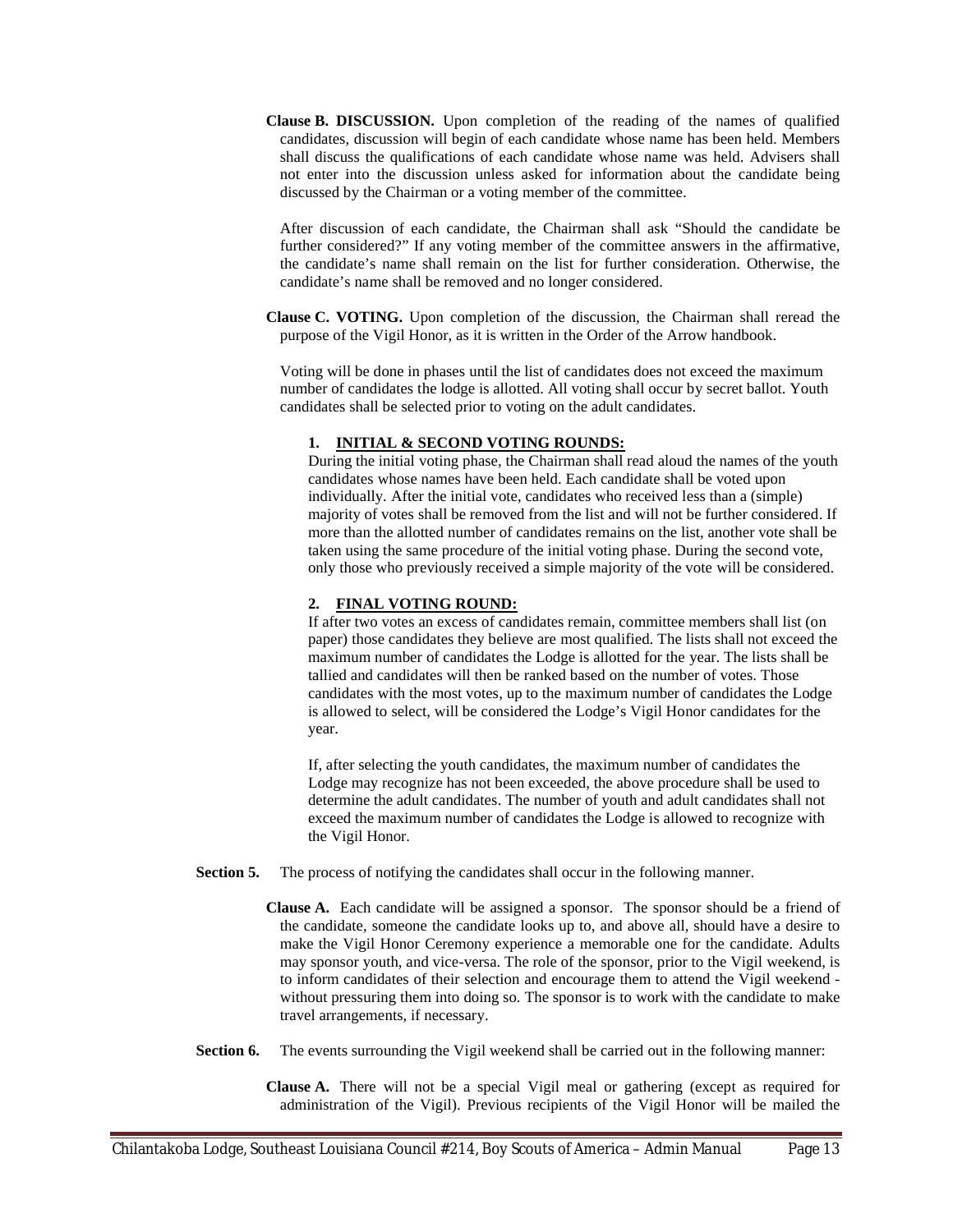normal registration form for the Fellowship, included in the letter will be the time and date of the Vigil Ceremony.

The candidates will begin the Vigil process on Friday night and will conclude Saturday morning. The newest Vigil Honor members will receive their Vigil sashes at breakfast Saturday morning. The new Vigil Honor members will receive a more formal recognition at the Lodge Banquet.

- **Section 7.** It is important that confidentiality is kept throughout the entire Vigil Honor process. Members of the Vigil Honor Selection Committee have been involved in a very important function of the Chilantakoba Lodge, the selection of their peers to receive the Lodge's highest honor.
	- **Clause A.** All comments made in the discussion(s), and decisions made during this meeting are not to be discussed after the meeting with anyone, as everything that has happened during this meeting is confidential. Only the Vigil Committee Chairman and his Adviser may reveal a selection on a NEED TO KNOW BASIS (i.e., to a Vigil Ceremony Guide or a Vigil Sponsors, to ensure that a nominee attends the activity when the Vigil ceremony is conducted). Every effort needs to be made not to inform other Arrowmen, Scout/Scouter friends, or the nominee(s) that he (they) have been selected, because **SUCH NEWS TRAVELS AND SPREADS QUICKLY.**

# **Article XII.** THE FOUNDER'S AWARD

- **Section 1.** The Founder's Award process shall be in accordance with the requirements in the current printing of the *Order of the Arrow Guide for Officers and Advisers* and the *Order of the Arrow* handbook and shall be conducted in accordance with the following procedures.
- **Section 2.** The Founder's Award was created to honor and recognize those Arrowmen who have given outstanding service to the lodge. The award is reserved for those Arrowmen who memorialize in their everyday life, the spirit of achievement as described by founder E. Urner Goodman.
- **Section 3.** Lodges may petition the national Order of the Arrow committee to present up to four awards annually, based on lodge membership. If the lodge presents more than one award, at least one must be a youth under the age of 21 (Order of the Arrow Handbook, 2009 Printing). If only one (1) Founder's Award (hereafter called the Award) is presented by the Lodge, it can be presented to an Adult Arrowman.
- **Section 4.** The Founder's Award Committee shall be established in the following manner:
	- **Clause A.** The Founder's Award Chairman shall be appointed by the Lodge Chief, with the approval of the Lodge Executive Committee.
	- **Clause B.** The Founder's Award Chairman will be a Youth Arrowman who is also the Lodge's Vigil Honor Committee Chairman; his Adviser will be the Vigil Honor Committee Adviser. Other members of the Awards Committee will be selected by the Founder's Award Chairman with the approval of his Adviser.
	- **Clause C.** Thus, the Committee will be composed of the Chairman, Adviser, Staff Adviser (Staff Adviser providing the Supreme Chief of the Fire requests his presence on the Awards Committee), one (1) more Adult Arrowman and three (3) Youth Arrowmen.
- **Section 5.** Candidates for this Award must be active members of the Chilantakoba Lodge, and may be Ordeal, Brotherhood, or Vigil Honor Members.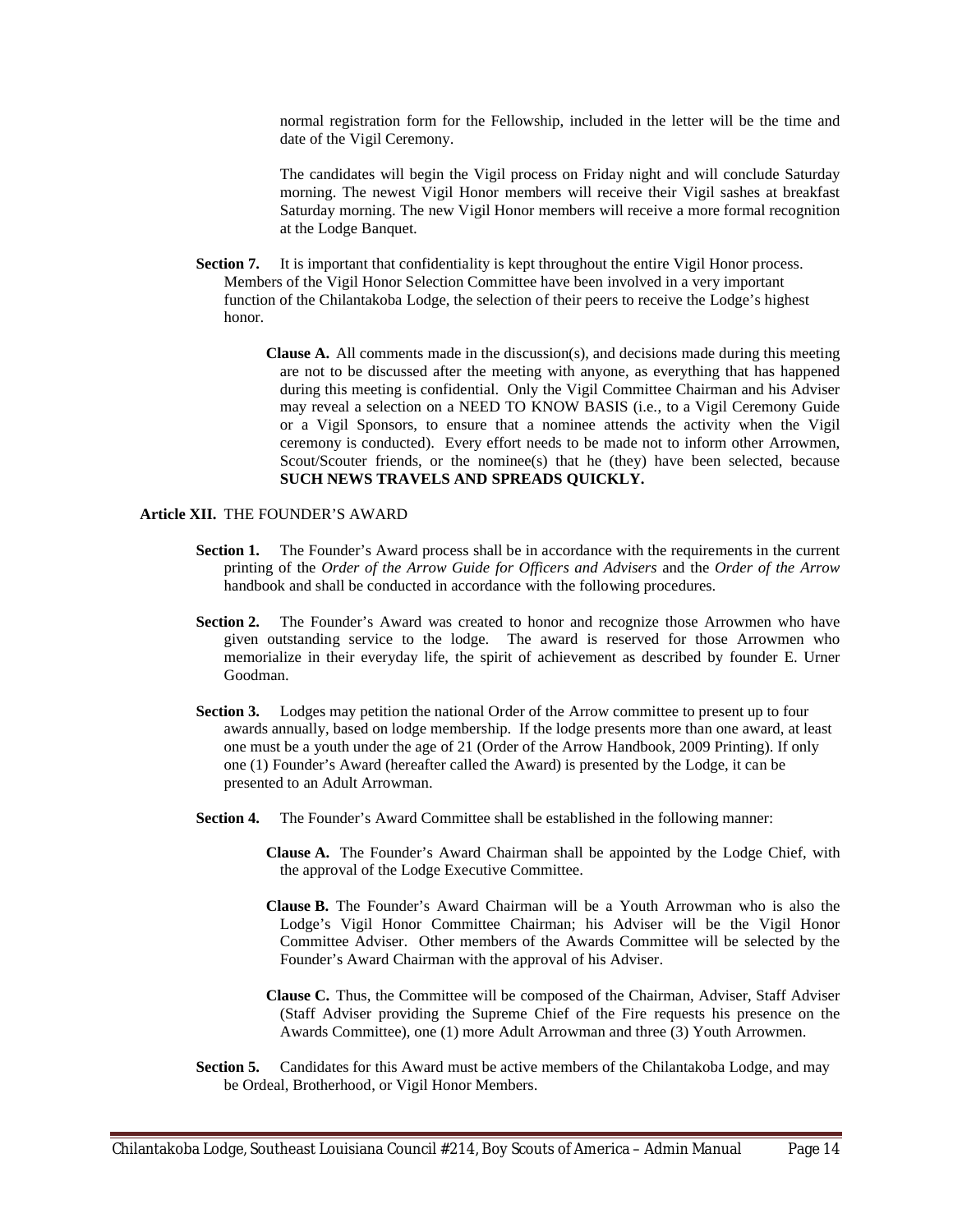- **Section 6.** The following procedural steps will be used in the selection of the Founder's Award recipients:
	- **Clause A.** Voting will take place at a previously selected location at a personal meeting of the Awards Committee. The Committee Members shall be notified at least twelve (12) days prior to the meeting date; those members then attending the meeting will be declared a quorum.
	- **Clause B.** The voting members of this Awards Committee are the Youth Arrowmen; these voting members do not include the Awards Chairman; he will only be allowed to vote to break a tie vote.
	- **Clause C.** Any member of the Committee will be excluded from consideration for the award.
	- **Clause D.** If the Vigil Honor Chairman or his Adviser are not willing to serve as the Founder's Award Chairman or Adviser, the Lodge Chief shall appoint another Arrowman to be the Chairman and the Lodge Adviser shall appoint another Arrowman as the Adviser.
	- **Clause E.** In the event a member of the Committee has a family member who is eligible to be recognized with the Founder's Award, he shall leave the room when it is time to discuss his family member's qualifications. Every effort, however, should be made to select ineligible, yet knowledgeable Arrowmen to serve on the committee.
	- **Clause F.** Voting for the selection of the Awards Candidates does not have to be unanimous, a simple majority vote is necessary.